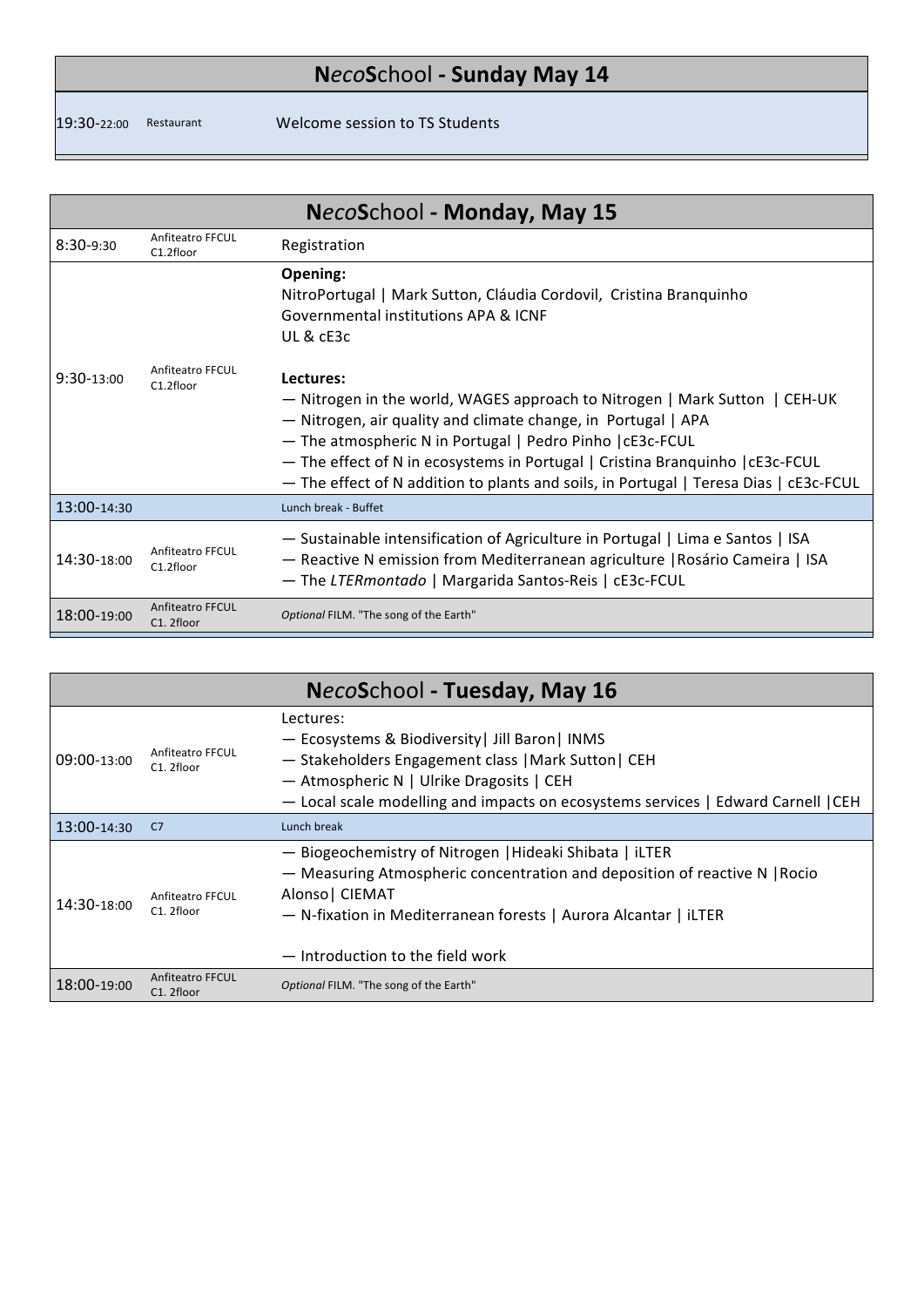| NecoSchool - Wednesday May 17 |                            |                                                                                                                                                                                                                                                                                                            |
|-------------------------------|----------------------------|------------------------------------------------------------------------------------------------------------------------------------------------------------------------------------------------------------------------------------------------------------------------------------------------------------|
| 08:30                         | Meet at FCUL<br>outside C3 | BUS - Departure to Companhia das Lezírias (C.L)                                                                                                                                                                                                                                                            |
| 09:30-18:00                   | C.L.                       | - Introduction to the CL site<br>- Ecology and sustainability of cork-oak woodlands   Graça Oliveira   cE3c<br>- Resilience of Mediterranean cork oak woodland ecosystems to: Cork<br>harvesting   Augusta Costa   INIAV<br>- Dry deposition, throughfall   Rocío Alonso   CIEMAT<br>$-$ Group Work (3-4h) |
| 18:00-19:00                   | <b>BUS</b>                 | Return to FCUL, Lisbon                                                                                                                                                                                                                                                                                     |

| NecoSchool - Thursday May 18 |                            |                                                                                                                                                                                           |
|------------------------------|----------------------------|-------------------------------------------------------------------------------------------------------------------------------------------------------------------------------------------|
| 08:30                        | Meet at FCUL<br>outside C3 | BUS - Departure to Companhia das Lezírias (C.L)                                                                                                                                           |
| 09:30-18:00                  | C.L.                       | - N manipulation experiments   Maria Caldeira   ISA<br>- Biological Soil Crusts   Paula Matos   cE3c-FCUL<br>- Sampling Tree rings   Dimitrios Sarris   Cyprus<br>$-$ Group Work $(3-4h)$ |
| 18:30-19:30                  | <b>BUS</b>                 | Return to FCUL, Lisbon                                                                                                                                                                    |

|                 |                            | NecoSchool - Friday May 19                                                                                                                                                                                                                                                              |
|-----------------|----------------------------|-----------------------------------------------------------------------------------------------------------------------------------------------------------------------------------------------------------------------------------------------------------------------------------------|
| 08:00           | Meet at FCUL<br>outside C3 | BUS - Departure to Herdade da Coitadinha, Parque de Natureza de Noudar                                                                                                                                                                                                                  |
| 12:30           | Mourão                     | Lunch Break                                                                                                                                                                                                                                                                             |
|                 |                            | - Visit to Parque de Natureza de Noudar                                                                                                                                                                                                                                                 |
| 15:00-18:00     | Noudar                     | Lectures (to be confirmed):<br>- Microclimate   Adriana Príncipe   cE3c-FCUL<br>- Reforestations   Alice Nunes   cE3c-FCUL<br>- Demonstration Tree Ring analysis   Dimitrius Sarris   Cyprus<br>- Performance methods at Whim   Matthew Jones   CEH<br>- LTER   Pedro Pinho   cE3c-FCUL |
| $20:00 - 22:30$ | Noudar                     | Dinner in the field & Free Stargazing                                                                                                                                                                                                                                                   |

| NecoSchool - Saturday May 20 |            |                         |
|------------------------------|------------|-------------------------|
| $10:30 - 16:30$              | Noudar     | $-$ Group Work (3-4h)   |
| 16:30                        | <b>BUS</b> | Return to Lisbon        |
| 19:00                        | Évora      | <b>Dinner Break</b>     |
| 23:00                        | <b>BUS</b> | Arrival at FCUL, Lisbon |

| <b>Sunday May 21</b> |  |
|----------------------|--|
| Free day             |  |